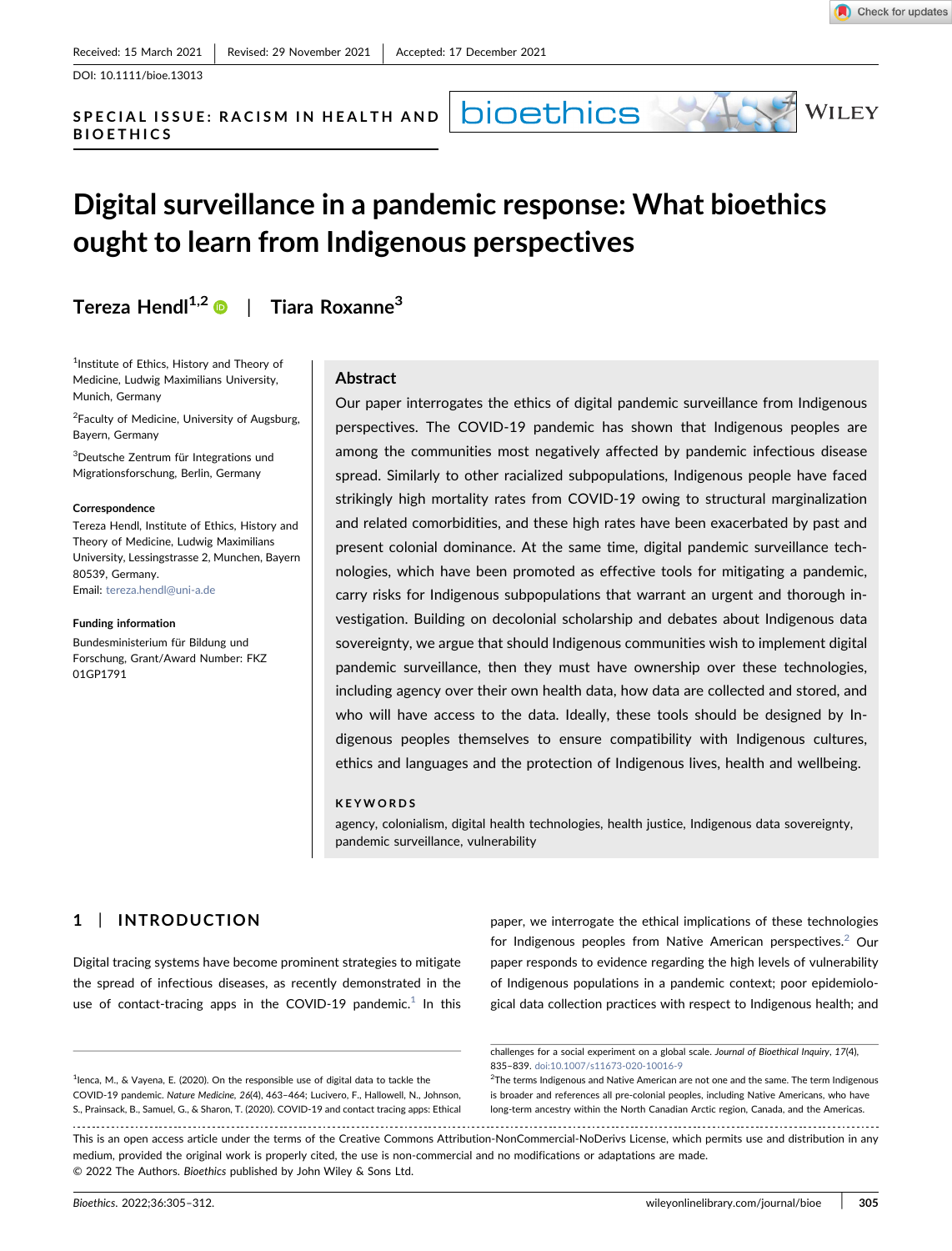**306 WILEY- DIOETHICS** 

a lack of debate about the ethical and social implications of digital pandemic surveillance from Indigenous perspectives.<sup>[3](#page-1-0)</sup> We enquire whether digital technologies could help protect Indigenous lives in a pandemic context by bridging the gap on Indigenous peoples' data and mitigating the spread of an infectious disease, and under which circumstances.[4](#page-1-1)

Our enquiry builds on theories of health justice, $5$  which recognize the crucial impact of physical and social environments and structures on health. Indigenous scholars have argued that Indigenous health and wellbeing have long been undermined by colonialism and resulting systemic inequalities, and have identified decolonization as imperative in the survival and thriving of Indigenous peoples $^6$  $^6$ . Many scholars hold that the process of decolonization requires that agency is given back to Indigenous peoples and communities so that Indigenous people have control over their lives and futures.<sup>[7](#page-1-4)</sup> Agency has also been theorized to be crucial in the health context, as having agency enables Indigenous communities to increase selfdetermination, sovereignty, and control in the health sphere and improve the health and wellbeing of Indigenous people.<sup>[8](#page-1-5)</sup>

Building on decolonial scholarship, we interrogate infectious disease tracing apps as potential tools for mitigating a pandemic in Indigenous communities, while also investigating concerns about the risks of data colonialism. In particular, we explore the devastating impact of the COVID‐19 pandemic on Native American communities and its structural causes, and examine the conditions under which digital pandemic surveillance could protect Indigenous lives, health and wellbeing. In this enquiry, we connect debates about the ethics of COVID‐19 apps with scholarship on Indigenous data sovereignty

<span id="page-1-1"></span><span id="page-1-0"></span><sup>3</sup>Curtice, K., & Choo, E. (2020). Indigenous populations: Left behind in the COVID-19 response. Lancet, 395(10239), 1753. [doi:10.1016/S0140-6736\(20\)31242-3;](https://doi.org/10.1016/S0140-6736(20)31242-3) Cormack, D., & Kukutai, T. (2020, October 29). [BigDataSur‐COVID] Pandemic paternalism: A reflection on Indigenous data from Aotearoa. Retrieved from [https://data-activism.net/2020/10/](https://data-activism.net/2020/10/bigdatasur-covid-pandemic-paternalism-a-reflection-on-indigenous-data-from-aotearoa/) [bigdatasur-covid-pandemic-paternalism-a-reflection-on-indigenous-data-from-aotearoa/](https://data-activism.net/2020/10/bigdatasur-covid-pandemic-paternalism-a-reflection-on-indigenous-data-from-aotearoa/) 4 Our analysis is a result of an interdisciplinary collaboration between a digital humanities theorist (Tiara Roxanne) and a philosopher and bioethicist (Tereza Hendl). Roxanne is a Tarascan‐Mestiza‐Indigenous scholar, cyberfeminist and artist, whose work on data colonialism and digital colonialism explores colonial structures embedded within AI learning systems. Hendl's research is concerned with issues of justice, vulnerability, empowerment and solidarity, including in the digital health context. Her positionality and critical outlook on structural inequalities, imperial and colonial domination are informed by her experience of growing up in the then-Czechoslovakia when it was occupied by the Soviet Union and the Warsaw Pact armies and during the subseqent capitalist transformation as well as spending a part of her adult life in colonial Australia.

<span id="page-1-2"></span><sup>5</sup>Powers, M., & Faden, R. (2019). Structural injustice: Power, advantage, and human rights. Oxford, U.K.: Oxford University Press; Venkatapuram, S. (2011). Health justice. Cambridge, U.K.: Polity Press; Chung, R. (2021). Structural health vulnerability: Health inequalities, structural and epistemic injustice. Journal of Social Philosophy, 52(2), 201–216. [doi:10.1111/](https://doi.org/10.1111/josp.12393) [josp.12393](https://doi.org/10.1111/josp.12393); Sherwood, J. (2013). Colonisation – It's bad for your health: The context of Aboriginal health. Contemporary Nurse, 46(1), 28–40.

 $(IDS)<sup>9</sup>$  $(IDS)<sup>9</sup>$  $(IDS)<sup>9</sup>$  which is centred around the requirement for Indigenous governance of Indigenous data. While the debates on IDS have articulated the importance of and demands for sovereignty with respect to Indigenous data, these concerns have gained new urgency in a global pandemic and warrant a further comprehensive investigation. Thus, we interrogate how the expansion of IDS within digital pandemic surveillance models would ensure health benefits and protections to Indigenous people. We argue that Indigenous peoples must have agency over their own health data and over how these data are administered and collected, which would, in turn, influence digital pandemic surveillance systems towards anti‐colonial perspectives. Our enquiry focuses on an investigation of the implications of digital pandemic surveillance for Indigenous peoples in the United States, but our observations have broader implications for debates about the risks and benefits of digital pandemic surveillance for Indigenous peoples more broadly.

### 2 | NATIVE AMERICANS AND COVID‐19

The vulnerability of Indigenous lives and health in an infectious disease context has most recently been manifested in the COVID‐19 pandemic.[10](#page-1-7) In the United States, Native Americans, together with other racialized subpopulations, have been affected by disproportionately high morbidity and mortality rates from COVID‐19 between June 2020 and March 2021, at least one in every 490 Native Americans died in the pandemic, compared with one in 203 Latino, 559 Black, 1048 Asian, 1125 Pacific Islander and 2255 White people.<sup>[11](#page-1-8)</sup> The Navajo Nation was particularly adversely affected, and

<span id="page-1-3"></span><sup>6</sup> Sherwood, op. cit. note 5; LaVallee, A., Van Styvendale, N., Innes, R. A., & Henry, R. (Eds.). (2018). Global Indigenous health: Reconciling the past, engaging the present, animating the future. Tucson, AZ: University of Arizona Press; Silburn, K., Reich, H., & Anderson, I. (Eds.). (2016). A global snapshot of Indigenous and tribal peoples' health: The Lancet‐Lowitja Institute Collaboration. Melbourne: Lowitja Institute.

<span id="page-1-5"></span><span id="page-1-4"></span><sup>&</sup>lt;sup>7</sup>McPhail-Bell, K., Bond, C., Brough, M., & Fredericks, B. (2015). "We don't tell people what to do": Ethical practice and Indigenous health promotion. Health Promotion Journal of Australia, 26(3), 195–199; Radu, I. (2018). Uschiniichisuu futures: Healing, empowerment, and agency among the Chisasibi cree youth. In R. Henry, A. LaVallee, N. Van Styvendale & R. A. Innes (Eds.), Global Indigenous health: Reconciling the past, engaging the present, animating the future (pp. 211–234). Tucson, AZ: University of Arizona Press. 8 Ibid.

<span id="page-1-7"></span><span id="page-1-6"></span><sup>9</sup> Rainie, S. C, Kukutai, T., Walter, M., Figueroa‐Rodríguez, O. L., Walker, J., & Axelsson, P. (2019). Indigenous data sovereignty. In T. Davies, S. Walker, M. Rubinstein & F. Perini (Eds.), The state of an open data: Histories and horizons (pp. 300–319). Oxford: African Minds and International Development Research Centre; Carroll, S. R., Rodriguez‐Lonebear, D., & Martinez, A. (2019). Indigenous data governance: Strategies from United States native nations. Data Science Journal, 18(31), 1–15; Lovett, R., Lee, V., Kukutai, T., Cormack, D., Rainie, S., & Walker, J. (2019). Good data practices for Indigenous data sovereignty and governance. In A. Daly, S. K. Devitt & M. Mann (Eds.), Good data (pp. 26–36). Institute of Network Cultures.  $10$ Concerns have been raised about the disproportionate effect of COVID-19 on Indigenous communities across the world. For example, in Canada, Indigenous populations have been at higher risk of developing COVID‐19, owing to structural marginalization—for example, 24% of Indigenous people living in urban areas were in poverty. Arriagada, P., Hahmann, T., & O'Donnell, V. (2020). Indigenous people in urban areas: Vulnerabilities to the socioeconomic impacts of COVID‐19. Ottawa: Statistics Canada. Indigenous communities in Brazil have been particularly badly affected, and the government's response has generated fears of genocide of Indigenous people in the pandemic. Marcos, M. S., FitzGerald, G., Tickner, A. B., Behera, N. C., Pan, C., Shih, C. Y., & Shimizu, K. (2020). COVID‐19, democracies, and (de)colonialities. Democratic Theory, 7(2), 82–93; Phillips, T. (2020, May 3). "We are on the eve of a genocide": Brazil urged to save Amazon tribes from COVID-19. The Guardian. Retrieved from [https://](https://www.theguardian.com/world/2020/may/03/eve-of-genocide-brazil-urged-save-amazon-tribes-covid-19-sebastiao-salgado) [www.theguardian.com/world/2020/may/03/eve-of-genocide-brazil-urged-save-amazon](https://www.theguardian.com/world/2020/may/03/eve-of-genocide-brazil-urged-save-amazon-tribes-covid-19-sebastiao-salgado)[tribes-covid-19-sebastiao-salgado](https://www.theguardian.com/world/2020/may/03/eve-of-genocide-brazil-urged-save-amazon-tribes-covid-19-sebastiao-salgado).

<span id="page-1-8"></span> $11$ It is important to clarify that the data are incomplete, as 18 out of 51 states did not provide data regarding Indigenous deaths. APM Research Lab. (March 5, 2021). Color of coronavirus data file. Retrieved from <https://www.apmresearchlab.org/covid/deaths-by-race>. For more research on the systemic causes of high morbidity and mortality rates in racialized subpopulations, see Bhala, N., Curry, G., Martineau, A. R., Agyemang, C., & Bhopal, R. (2020). Sharpening the global focus on ethnicity and race in the time of COVID‐19. Lancet, 395(10338), 1673–1676; Chowkwanyun, M., & Reed, A. L. (2020). Racial health disparities and Covid‐19—Caution and context. New England Journal of Medicine, 383(3), 201–203. [doi:10.1056/NEJMp2012910](https://doi.org/10.1056/NEJMp2012910).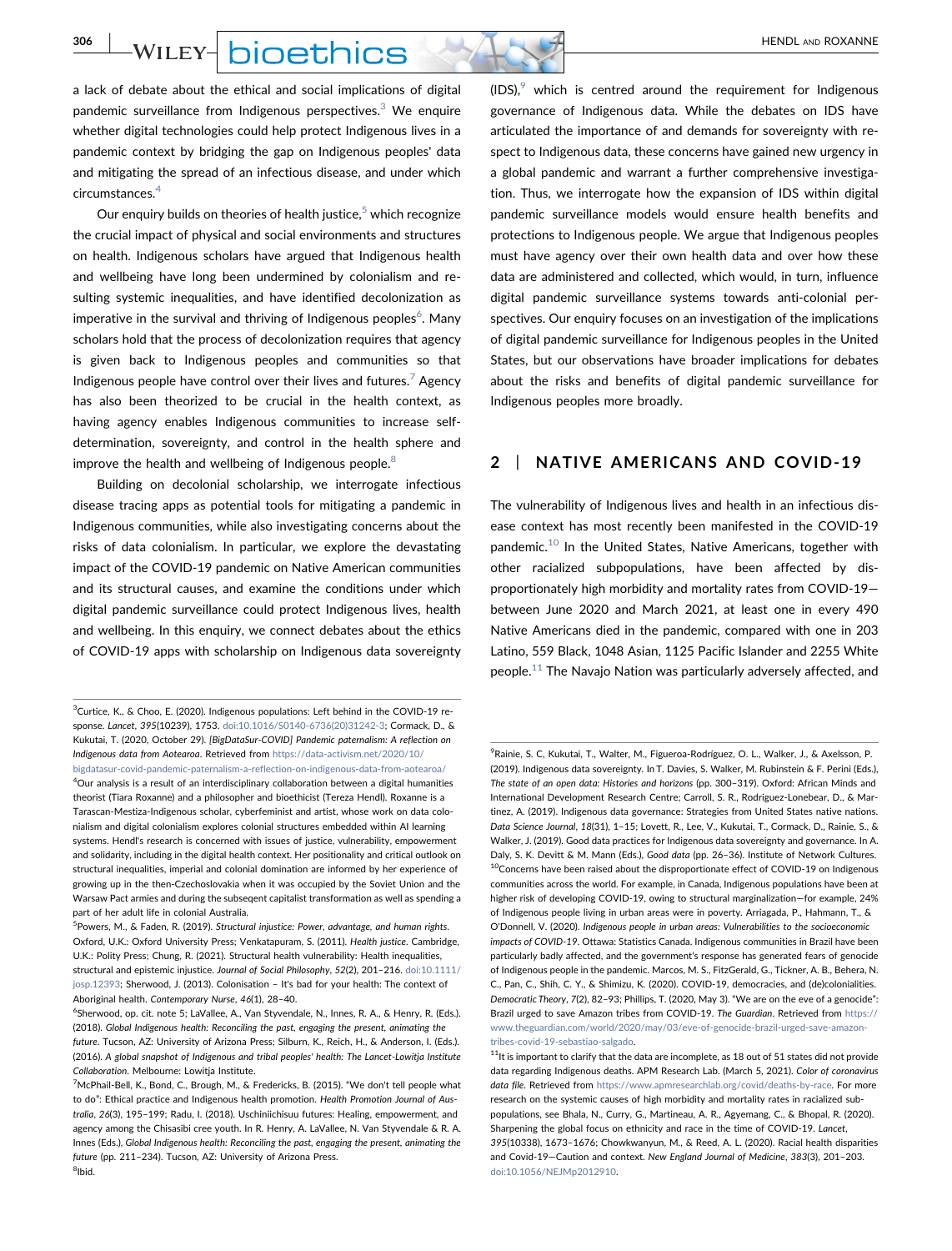However, the exact scale and impact of the pandemic in Indigenous communities is unclear and obscured by insufficient data collection and the exclusion of Indigenous communities from data sets and health policy analyses. $13$  The Urban Indian Health Institute explains: 'Current standard data collection practices by many federal, state, and local entities effectively omit or misclassify American In-dian and Alaska Native (AI/AN) populations, both urban and rural.<sup>[14](#page-2-2)</sup> To this day, there is a serious lack of precisely collected data regarding Indigenous COVID‐19 morbidity and mortality rates.

Moreover, the evidence of the disproportionate burden of the pandemic on Indigenous people is being erased through racial misclassification. A Guardian news report released during the first peak of COVID‐19 in April 2020 reveals the inaccuracies regarding how the data were collected and categorized:

> About 80% of state health departments have released some racial demographic data, which has already revealed stark disparities in the impact of Covid‐19 in black and Latinx communities. But of those states, almost half did not explicitly include Native Americans in their breakdowns and instead categorized them under the label "other." [15](#page-2-3)

A recent report in Science<sup>[16](#page-2-4)</sup> called the data on Native Americans 'a national disgrace' and cited Abigail Echo‐Hawk, a citizen of the Pawnee Nation of Oklahoma and director of the Urban Indian Health Institute: 'I see being eliminated in the data as an ongoing part of the continuing genocide of American Indians and Alaska Natives. If you eliminate us in the data, we no longer exist.' In her reflection on Native Americans' erasure from COVID‐19 datasets, Echo‐Hawk clearly perceives the practice as part of the broader colonial project of marginalizing and eradicating Indigenous lives. $17$ 

The socio‐economic conditions in which Native Americans currently live in the United States make them more prone to contracting the virus. Indigenous people live in multigenerational housing, meaning that it was nearly impossible to isolate during the peak spread of the virus.<sup>18</sup> In addition, while handwashing is a core preventive measure, Indigenous (as well as Black and Latinx) households are more likely to lack complete plumbing than White households.<sup>[19](#page-2-7)</sup> In the Navajo nation, a third of the community lacks access to running water, making proper hygiene a challenge. Close and Stone, who work at a critical access hospital in rural eastern Arizona, explain:

> Several families in our community set up camping tents in their yards to quarantine infected household members, but the sharing of bathrooms and eating utensils contributed to secondary household attack rates above 80%. Nearly every household here includes a grandparent, and many include a great‐ grandparent. It's rare to encounter a patient with Covid‐19 who doesn't live with at least one high‐risk person.[20](#page-2-8)

Socioeconomic marginalization and lack of healthcare and infrastructure for tribal nations have also created conditions in which Indigenous people are more likely to die when contracting the virus.<sup>[21](#page-2-9)</sup> Many scholars have argued that structural disadvantage has led to comorbidities in racialized people, which are behind the high mortality rates in these subpopulations.<sup>[22](#page-2-10)</sup> Native Americans currently have the highest rates of diabetes in the United States, which is a comorbidity that places them at a disproportionately higher risk for severe complications and fatal outcomes related to COVID-19.<sup>[23](#page-2-11)</sup> In a recent investigation of correlates of early COVID‐19 infection rates in Native American populations, Rodriguez‐Lonebear and her colleagues argue that 'With inadequate public health infrastructure, limited medical resources, and high rates of poverty, communities on Indian reservations are poorly equipped to manage a pandemic such as COVID-19.'[24](#page-2-12)

The evidence regarding the living conditions of Native American populations highlights the systemic disadvantage and colonial oppression located within broader social structures, including

<span id="page-2-0"></span> $12$ Crepelle and Murtazashvili noted that this was particularly striking considering population density: 'The Navajo Nation encompasses over 27,000 square miles and has a population of about 150,000 people. By contrast, New York City, where most of New York's COVID‐19 cases are concentrated, has 8 million plus residents in just over 300 square miles.' Crepelle, A., & Murtazashvili, I. (2020). COVID‐19, Indian reservations, and self‐determination (pp. 1–8). Arlington: Mercatus Center at George Mason University, p. 1.

<span id="page-2-1"></span> $13$ Insufficient and poorly disaggregated data collection, particularly regarding race and ethnicity, is a common problem in epidemiology, which has been met with more criticism since the outbreak of the COVID‐19 pandemic. Hendl, T., Chung, R., & Wild, V. (2020). Pandemic surveillance and racialized subpopulations: Mitigating vulnerabilities in COVID‐19 apps. Bioethical Inquiry, 17(4), 829–834. Problematic data collection practices are especially concerning in Indigenous populations, owing to structures of colonial oppression. Curtice & Choo, op. cit. note 3.

<span id="page-2-2"></span><sup>&</sup>lt;sup>14</sup>Urban Indian Health Institute. (2020). Best practices for American Indian and Alaska Native data collection, Retrieved from [https://www.uihi.org/resources/best-practices-for-american](https://www.uihi.org/resources/best-practices-for-american-indian-and-alaska-native-data-collection/)[indian-and-alaska-native-data-collection/](https://www.uihi.org/resources/best-practices-for-american-indian-and-alaska-native-data-collection/)

<span id="page-2-3"></span> $15$ Nagle, R. (2020, 24 Apr). Native Americans being left out of US coronavirus data and labelled as "other." The Guardian. Retrieved from [https://www.theguardian.com/us-news/](https://www.theguardian.com/us-news/2020/apr/24/us-native-americans-left-out-coronavirus-data) [2020/apr/24/us-native-americans-left-out-coronavirus-data](https://www.theguardian.com/us-news/2020/apr/24/us-native-americans-left-out-coronavirus-data)

<span id="page-2-4"></span><sup>16</sup>Wade, L. (2020, 24 Sep). COVID‐19 data on Native Americans is "a national disgrace." This scientist is fighting to be counted. Science. Retrieved from [https://www.sciencemag.org/](https://www.sciencemag.org/news/2020/09/covid-19-data-native-americans-national-disgrace-scientist-fighting-be-counted) [news/2020/09/covid-19-data-native-americans-national-disgrace-scientist-fighting-be](https://www.sciencemag.org/news/2020/09/covid-19-data-native-americans-national-disgrace-scientist-fighting-be-counted)[counted](https://www.sciencemag.org/news/2020/09/covid-19-data-native-americans-national-disgrace-scientist-fighting-be-counted)

<span id="page-2-5"></span> $17$ In the same piece, Echo-Hawk is cited to state that the US system "has built a perfect environment to kill us in a pandemic." Wade, op. cit. note 16.

<span id="page-2-6"></span><sup>18</sup>Close, R. M., & Stone, M. J. (2020). Contact tracing for Native Americans in rural Arizona. New England Journal of Medicine, 383(3), e15(1)–e15(2).

<span id="page-2-7"></span><sup>&</sup>lt;sup>19</sup>Ibid.; De Soto, J., & Hakim, S. (2020). Medical basis for increased susceptibility of COVID‐19 among the Navajo and other Indigenous tribes. Journal of Biomedical Research and Reviews, 3(1), 37–41. Rodriguez‐Lonebear, D., Barceló, N. E., Akee, R., & Carroll, S. R. (2020). American Indian reservations and COVID‐19: Correlates of early infection rates in the pandemic. Journal of Public Health & Management Practice, 26(4), 371–377. 20Close & Stone, op. cit. note 18.

<span id="page-2-9"></span><span id="page-2-8"></span><sup>&</sup>lt;sup>21</sup>Close & Stone, op. cit. note 18; De Soto & Hakim, op. cit. note 19; Rodriguez-Lonebear et al., op. cit. note 19.

<span id="page-2-10"></span> $^{22}$ Bhala et al., op. cit. note 11; Chowkwanyun & Reed, op. cit. note 11.

<span id="page-2-12"></span><span id="page-2-11"></span> $23$ Urban Indian Health Institute. (2020). Special diabetes program for Indians (SDPI): Mitigating COVID‐19 risk. Retrieved from [https://www.uihi.org/resources/special-diabetes-program](https://www.uihi.org/resources/special-diabetes-program-for-indians-sdpi-mitigating-covid-19-risk/)[for-indians-sdpi-mitigating-covid-19-risk/](https://www.uihi.org/resources/special-diabetes-program-for-indians-sdpi-mitigating-covid-19-risk/). Fang, L., Karakiulakis, G., & Roth, M. (2020). Are patients with hypertension and diabetes mellitus at increased risk for COVID‐19 infection? Lancet Respiratory Medicine, 8(4), e21. [doi:10.1016/s2213-2600\(20\)30116-8](https://doi.org/10.1016/s2213-2600(20)30116-8) <sup>24</sup>Rodriguez-Lonebear et al., op. cit. note 19.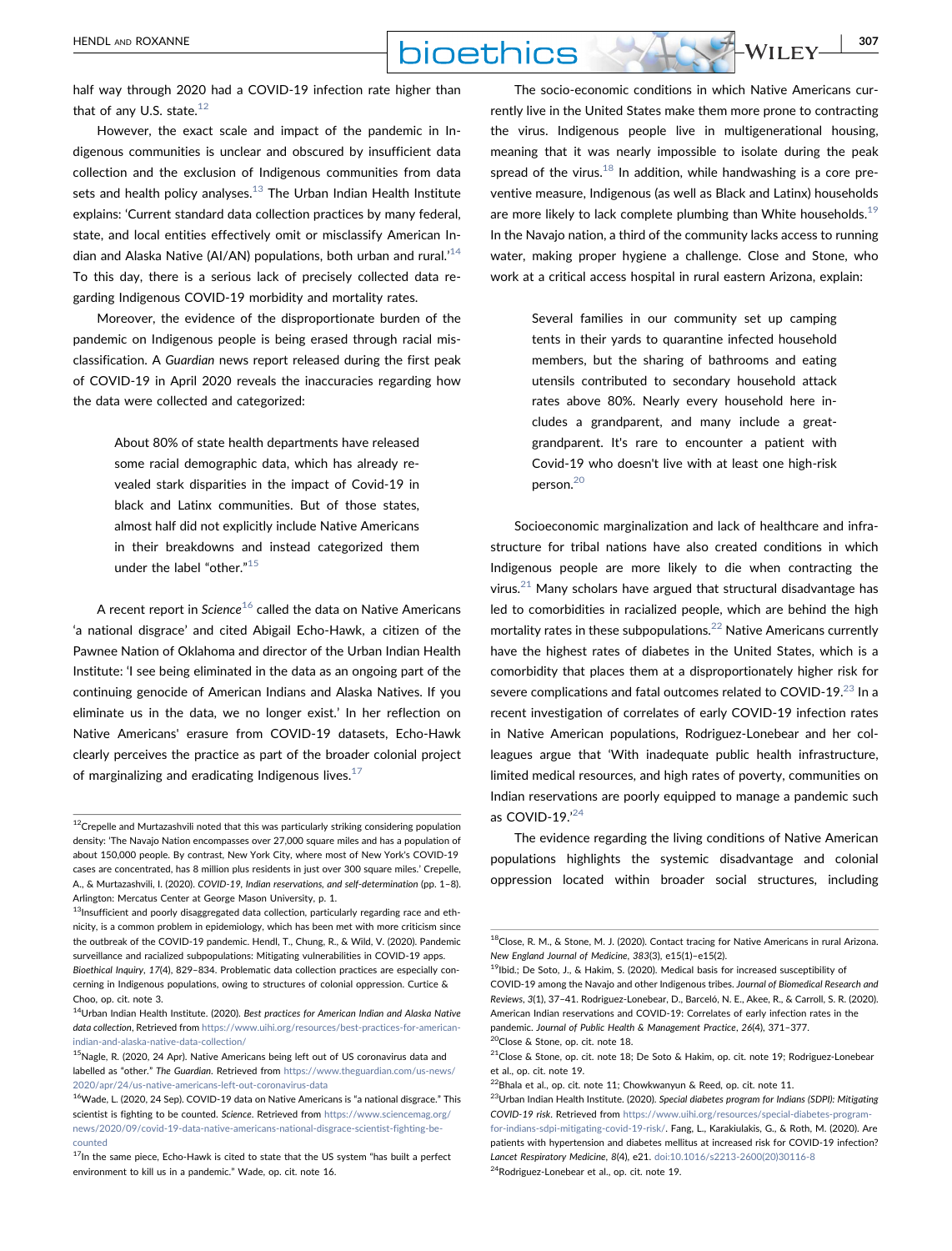**308 | WILEY- DIOETHICS** 

healthcare systems and interventions. It also suggests the need to meditate on ways in which the structural disadvantage ought to be eliminated from the system and domains shaped by oppression, such as healthcare and federal funding, multi‐generational housing, and the severe deficiency of basic needs for hygiene and overall health. The structural conditions of Native American lives call for urgent solutions, which would protect the health and wellbeing of Indigenous peoples, with respect to COVID‐19 as well as other infectious diseases that might emerge in the future.

# 3 | DIGITAL PANDEMIC SURVEILLANCE AND ITS RISKS TO INDIGENOUS PEOPLE

Since the outbreak of the COVID‐19 pandemic, there has been much emphasis on digital pandemic surveillance as a mode of suppressing the spread of the disease. In particular, COVID‐19 tracing apps have gained much traction in debates about infection tracing.<sup>[25](#page-3-0)</sup> These technologies have assisted in providing necessary information regarding high‐ and low‐risk areas and alerted users about the need to get tested. However, digital pandemic surveillance has also gained much attention for its potential to exacerbate the vulnerabilities of structurally marginalized subpopulations, particularly racialized people.<sup>[26](#page-3-1)</sup>

Digital pandemic surveillance technologies give rise to various ethical questions with respect to how the data are handled and stored and who has access to them. $^{27}$  In COVID-19 contact-tracing apps, even when geolocation data are self‐reported and anonymized, some schemes involve data storage in centralized databases run by state authorities. For example, proximity tracing technology, such as the PEPP-PT, $^{28}$  $^{28}$  $^{28}$  has been welcomed as privacy-maintaining technology for its use of Bluetooth for contact tracing, rather than geolocation data. Nevertheless, alongside a decentralized version of the technology, which holds user IDs locally on their smartphones,  $29$  a centralized version has been developed, which involves storing data on servers controlled by state (health) authorities and which has been

<span id="page-3-0"></span> $^{25}$ World Health Organization (WHO). (2020). Guidelines on ethical issues in public health surveillance. Retreived from [https://www.who.int/ethics/publications/public-health](https://www.who.int/ethics/publications/public-health-surveillance/en/)[surveillance/en/](https://www.who.int/ethics/publications/public-health-surveillance/en/)

met with criticism for the potential access to data by governments.<sup>[30](#page-3-5)</sup> Particular concerns have been raised in regard to how data will be handled and the implications for users. $31$ 

Some have raised concerns that centralized versions of digital pandemic surveillance data can exacerbate the vulnerabilities in structurally marginalized subpopulations. $32$  Hendl, Chung and Wild $33$ have argued that while COVID‐19 apps promise to decrease infection rates, if they are not designed and executed carefully, they could exacerbate situational vulnerabilities in structurally disadvantaged subpopulations as well as creating pathogenic vulnerabilities,  $34$ generated in contexts where pre‐existing vulnerability is magnified by oppression[.35](#page-3-10) In their view, rich evidence that COVID‐19 measures have led to the disproportionate policing and criminalization of racialized people in many countries across the world raises serious concerns about the ethical implications and risks involved in digital pandemic surveillance.<sup>[36](#page-3-11)</sup> These risks are exacerbated in Indigenous populations, owing to the legacy of colonialism, genocide and racial oppression.<sup>37</sup>

Moreover, the risk that digital pandemic surveillance will intensify the already omnipresent oppression of Native Americans has

<span id="page-3-7"></span>32Hendl et al., op. cit. note 13; Schaefer, O., & Ballantyne, A. (2020, May 4). Downloading COVID‐19 contact tracing apps is a moral obligation. Journal of Medical Ethics Blog. Retrieved from [https://blogs.bmj.com/medical-ethics/2020/05/04/downloading-covid-19-contact](https://blogs.bmj.com/medical-ethics/2020/05/04/downloading-covid-19-contact-tracing-apps-is-a-moral-obligation/)[tracing-apps-is-a-moral-obligation/](https://blogs.bmj.com/medical-ethics/2020/05/04/downloading-covid-19-contact-tracing-apps-is-a-moral-obligation/) [accessed Jun 4, 2020].

<span id="page-3-8"></span>33Hendl et al., op. cit. note 13.

<span id="page-3-9"></span><sup>34</sup>Rogers, W., Mackenzie, C., & Dodds, S. (2012). Why bioethics needs a concept of vulnerability. International Journal of Feminist Approaches to Bioethics, 5(2), 11–38.

<span id="page-3-10"></span> $35$ Hendl et al., op. cit. note 13, use the taxonomy of vulnerability developed by Rogers, Mackenzie and Dodds, who distinguish between inherent vulnerability, stemming from one's corporeality; situational vulnerability, arising from one's personal, social, political, economic, or environmental situatedness as an individual or member of a group; and pathogenic vulnerability, emerging in sociopolitical contexts where a pre‐existing vulnerability is multiplied by oppression or injustice.

<span id="page-3-12"></span> $37$ The authors are committed to the practice of conscientious refusal in refusing to educate the reader on the history of colonial violence. Should the reader lack background information on past and present socio‐political manifestations and impacts of colonialism, they are invited to do the work of familiarizing themselves with the subject by researching the rich and plentiful scholarship on colonialism and structural racism. The authors find it particularly problematic that members of structurally marginalized groups are constantly required to provide evidence to 'prove' socio‐political oppression in 'debates' about the impact or even the very existence of the said oppression. As descendants and members of populations who have been subjected to colonial and imperialist violence, and as scholars who have been systemically othered in Western‐dominated academia on the grounds of their racial and/or ethnic background and migrant status, our refusal to perform such tasks is a political act. This refusal builds on a long history of anticolonial and feminist scholarship and resistance. Lorde, A. (1984). Sister outsider: Essays and speeches. Trumansburg, NY: Crossing Press; Tuck, E., & Yang, K. W. (2014). R‐words: Refusing research. In D. Paris & M. T. Winn (Eds.), Humanizing research: Decolonizing qualitative inquiry with youth and communities (pp. 223–248). Thousand Oaks, Calif: SAGE Publications; Tlostanova, M. (2015). Can the Post‐Soviet think? On coloniality of knowledge, external imperial and double colonial difference. Intersections, 1(2), 38–58; Smith, L. T. (2012). Decolonizing methodologies. London: Zed Books; Simpson, A. (2017). The ruse of consent and the anatomy of "refusal": Cases from Indigenous North America and Australia. Postcolonial Studies, 20(1), 18–33; Koobak, R., Tlostanova, M., & Thapar‐Björkert, S. (2021). Postcolonial and postsocialist dialogues: Intersections, opacities, challenges in feminist theorizing and practice. New York: Routledge.

<span id="page-3-1"></span> $^{26}$ Benjamin, R. (2020). Black skin, white masks: Racism, vulnerability and refuting black pathology. Department of African American Studies, Princeton University, April 15, 2020. Retrieved from [https://aas.princeton.edu/news/black-skin-white-masks-racism-vulnerability-refuting-black](https://aas.princeton.edu/news/black-skin-white-masks-racism-vulnerability-refuting-black-pathology?fbclid=IwAR3Hufh0-ZKmLb5GucR2Nwahi8Utzc0ZDFocqYwBvG2vArELv6mcgQ-63xY)[pathology?fbclid=IwAR3Hufh0-ZKmLb5GucR2Nwahi8Utzc0ZDFocqYwBvG2vArELv6mcgQ-](https://aas.princeton.edu/news/black-skin-white-masks-racism-vulnerability-refuting-black-pathology?fbclid=IwAR3Hufh0-ZKmLb5GucR2Nwahi8Utzc0ZDFocqYwBvG2vArELv6mcgQ-63xY)[63xY](https://aas.princeton.edu/news/black-skin-white-masks-racism-vulnerability-refuting-black-pathology?fbclid=IwAR3Hufh0-ZKmLb5GucR2Nwahi8Utzc0ZDFocqYwBvG2vArELv6mcgQ-63xY). Hendl et al., op. cit. note 13.

<span id="page-3-2"></span> $^{27}$ lenca & Vayena, op. cit. note 1; Ranisch, R., Nijsingh, N., Ballantyne, A., van Bergen, A., Buyx, A., Friedrich, O., … Wild, V. (2020). Digital contact‐tracing: Ethical guidance for trustworthy surveillance tools. Ethics and Information Technology, 23, 285–294. [doi:10.1007/](https://doi.org/10.1007/s10676-020-09566-8) [s10676-020-09566-8;](https://doi.org/10.1007/s10676-020-09566-8) Bock, K., Kühne, C. R., Mühlhoff, R., Ost, M. R., Pohle, J., & Rehak, R. (2020). Data protection impact assessment for the Corona App. Berlin: Alexander von Humboldt Institute for Internet and Society. Retrieved from [https://www.hiig.de/publication/](https://www.hiig.de/publication/data-protection-impact-assessment-for-the-corona-app/) [data-protection-impact-assessment-for-the-corona-app/](https://www.hiig.de/publication/data-protection-impact-assessment-for-the-corona-app/)

<span id="page-3-4"></span><span id="page-3-3"></span><sup>&</sup>lt;sup>28</sup>Pan-European Privacy-Preserving Proximity Tracing (PEPP-PT). (2020). Overview: How we preserve privacy and maintain security. Retrieved from [https://www.pepp-pt.org/content.](https://www.pepp-pt.org/content) <sup>9</sup>Troncoso, C., Paver, M., Hubaux, J.-P., Salathé, M., Larus, J., Bugnion, E., .., Pereira, J. (2020). Decentralized privacy‐preserving proximity tracing. Retrieved from [https://github.com/](https://github.com/DP-3T/documents/blob/master/DP3T%20White%20Paper.pdf) [DP-3T/documents/blob/master/DP3T%20White%20Paper.pdf](https://github.com/DP-3T/documents/blob/master/DP3T%20White%20Paper.pdf)

<span id="page-3-5"></span><sup>&</sup>lt;sup>30</sup>Bock et al., op. cit. note 27; Ada Lovelace Institute. (2020). COVID-19 rapid evidence review: Exit through the app store? Retrieved from [https://www.adalovelaceinstitute.org/our-work/](https://www.adalovelaceinstitute.org/our-work/covid-19/covid-19-exit-through-the-app-store/) [covid-19/covid-19-exit-through-the-app-store/;](https://www.adalovelaceinstitute.org/our-work/covid-19/covid-19-exit-through-the-app-store/) Joint Statement. (2020). Joint statement on contact tracing. Retrieved from [https://drive.google.com/file/d/1OQg2dxPu-x-](https://drive.google.com/file/d/1OQg2dxPu-x-RZzETlpV3lFa259Nrpk1J/view)[RZzETlpV3lFa259Nrpk1J/view](https://drive.google.com/file/d/1OQg2dxPu-x-RZzETlpV3lFa259Nrpk1J/view)

<span id="page-3-6"></span> $31$ Hendl et al., op. cit. note 13; Lucivero et al., op. cit. note 1.

<span id="page-3-11"></span><sup>&</sup>lt;sup>36</sup>Hendl et al. argue: 'In order to meet the goal of infection control, it seems important to prioritize the most confidential and vulnerability mitigating COVID‐19 technology—that is, technology without geolocation data tracing and with decentralized data storage and access.' Hendl et al., op. cit. note 13, p. 831.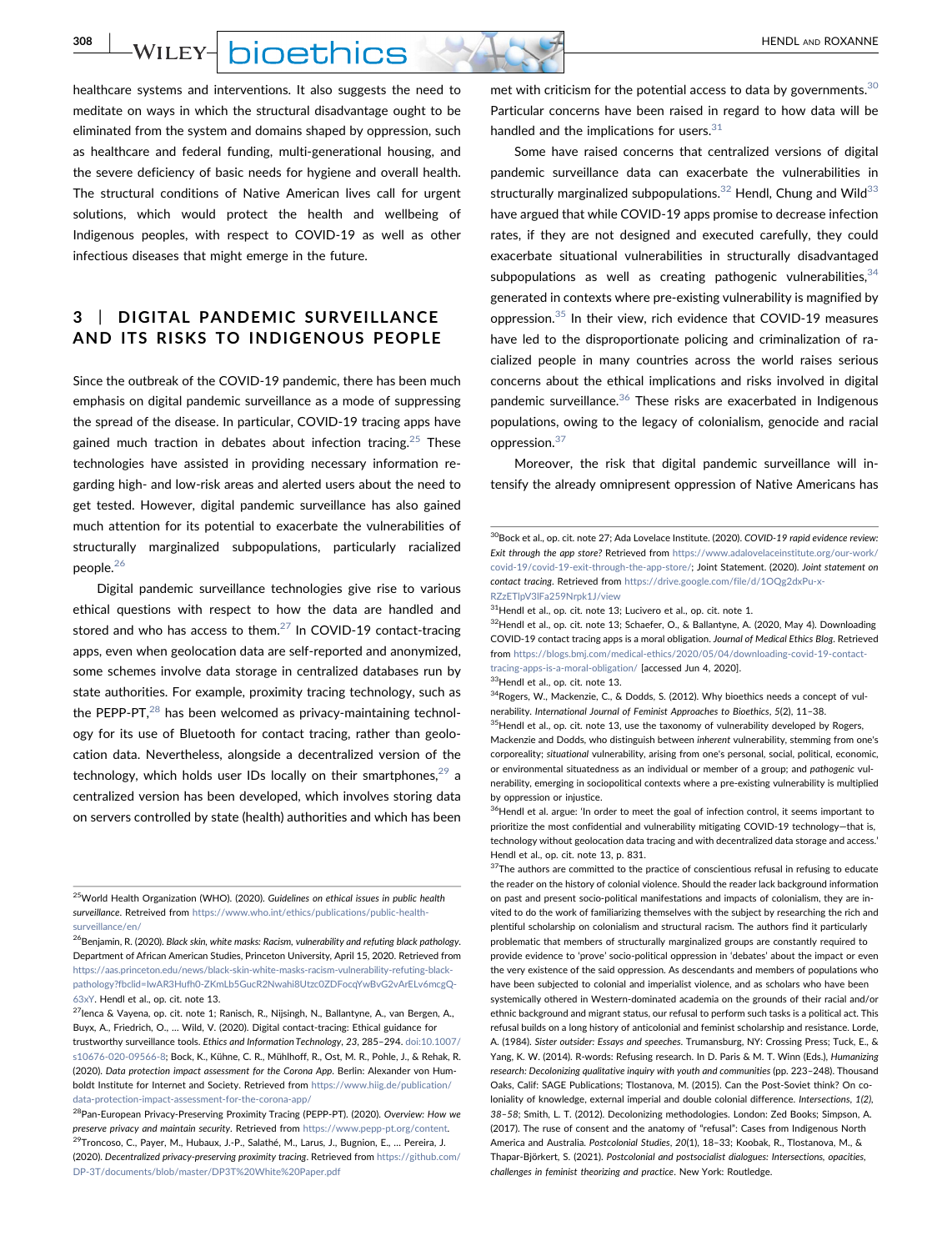

significant implications for the uptake of these technologies in Native communities, owing to potentially low trust in digital health interventions among Indigenous peoples. Eckenwiller argues that trust is a moral good that is characteristically relational.<sup>[38](#page-4-0)</sup> Similarly, Krishnamurthy argues that the lack of trust that others will act justly is a reasonable belief in the context of inequality.<sup>[39](#page-4-1)</sup> The fact that Native Americans have been subjected to genocide, including through the intentional spread of infectious diseases, $40$  means that they lack the historical experience and empirical evidence that would give them good reasons to trust health interventions and technologies designed without them and/or recommended by colonial governments, which have placed them in harm's way.

This lack of good reasons to trust in non-Indigenous health interventions is particularly understandable considering the effects of data colonialism, which has exacerbated the vulnerabilities of colonized and racialized people. $^{41}$  $^{41}$  $^{41}$  There is much evidence that data have been used against Indigenous populations.<sup>42</sup> For example, the U.S. census began in 1790 but excluded Native Americans through to 1850 and did not count those living in reservations until 1900. $43$  In this way, data were used to justify the invasion and settlement of presumably available empty land. Thus, many Indigenous scholars argue that the census was a crucial tool of colonization, linked with the exercise of power and statecraft. $44$ 

Indeed, the exclusion and erasure of Indigenous people and communities in standard data‐collecting practices and their continuous omission and/or obliteration from data reinforce Indigenous invisibility over time and exacerbate its impact. For example, much research has raised concerns about the detrimental impact of the lack of (ethically sourced and governed) Indigenous genomic data in data banks for medical research or clinical trials. $45$ This gap means that many specifics of particular health conditions have not been researched in Indigenous people, and appropriate

<span id="page-4-3"></span>41Rainie et al., op. cit. note 9; Carroll et al., op. cit. note 9.

therapies might be unknown and/or their safety and efficacy be uncertain, as many pharmaceutical or technological remedies have not been researched and tested in Indigenous subpopulations. Indeed, these gaps and omissions are continuously replicated, and their implications might become magnified as contemporary clinical research could still be utilizing older biobank samples and datasets. Crucial data on previous infectious disease epidemics might also be missing, as Indigenous people may have been omitted from data collection owing to issues such as the lack of access to health services and the availability of contact tracers in Indigenous communities.[46](#page-4-8)

Some argue that the problems with Indigenous erasure as well as the abuse of data for colonialism gained new strength with digitization. As digital platforms often utilize data from old datasets for training purposes, Indigenous erasure is reinforced on digital platforms. Furthermore, the practice of codification replicates Indigenous marginalization. Roxanne argues:

> As AI codes Indigenous bodies according to its colonial input, it also classifies these communities into a marginalized digital data set, the asterisk, the code. As AI codes the marginalized Indigenous body, it reproduces historical erasure of Indigeneity which necessitates an interference.<sup>[47](#page-4-9)</sup>

According to Roxanne, codification further dehumanizes and colonizes the Indigenous body. $48$  She argues that digital platforms are structured by normative whiteness, and Indigenous bodies are merely re‐presented and interpreted through a white colonial gaze. This in turn creates an endless feedback loop, effectively reinforcing settler colonial domination.

In this broader context, characterized by persistent and systemic colonial power inequalities, Indigenous people are more than justified in being wary of the introduction of non‐Indigenous surveillance tools, including in a pandemic. They are also justified in practising informed refusal, $49$  should they wish to avoid using digital pandemic surveillance tools. This has been recognized by some (albeit few) ethicists in debates about COVID‐19 apps. Schaefer and Ballantyne argue that owing to the greater risks of surveillance for racialized subpopulations and Indigenous people in particular, privileged population groups carry greater moral responsibility for using contact-tracing apps. $50$ 

<span id="page-4-0"></span> $38$ Eckenwiler, L. (2020, October 22). Producing and distributing Covid-19 commodities: What else for global justice? Global health justice event series. Geneva Graduate Institute, Global Health Centre.

<span id="page-4-1"></span> $39$ Krishnamurthy, M. (2015). (White) tyranny and the democratic value of distrust. Monist, 98(4), 391–406.

<span id="page-4-2"></span><sup>&</sup>lt;sup>40</sup>Norgaard, K. M. (2019). Salmon and acorns feed our people: Colonialism, nature, and social action. New Brunswick, NJ: Rutgers University Press.

<span id="page-4-4"></span> $^{42}$ Rainie et al., op. cit. note 9; Carroll et al., op. cit. note 9; Lujan, C. C. (2014). American Indians and Alaska Natives count: The US census bureau's efforts to enumerate the native population. American Indian Quarterly, 38(3), 319–341; Roxanne, T. (2020). Data colonialism: Decolonial gestures of storytelling. Donau Reader, Donaufestival, 147–159.

<span id="page-4-5"></span><sup>43</sup>Lujan, op. cit note 42; Krieger, N. (2019). The US Census and the people's health: Public health engagement from enslavement and "Indians not taxed" to census tracts and health equity (1790–2018). American Journal of Public Health, 109(8), 1092–1100. The practice of excluding Native Americans from the census is ongoing: Carroll, Rodriguez-Lonebear and Martinez argue that 'the US Census notoriously undercounts American Indian and Alaska Native peoples, particularly those living on tribal lands' and clarify that 'American Indians and Alaska Native peoples experienced the highest undercount (4.9%) of any racial or ethnic population in the 2010 Census.' Carroll et al., op. cit. note 9, p. 5.

<span id="page-4-6"></span> $^4$ Ibid: Lovett et al., op. cit. note 9.

<span id="page-4-7"></span> $45$ Fox, K. (2020). The illusion of inclusion - The "all of us" research program and Indigenous peoples' DNA. New England Journal of Medicine, 383(5), 411–413; TallBear, K. (2013). Native American DNA: Tribal belonging and the false promise of genetic science. Minneapolis: University of Minnesota Press; Tsosie, K. T., Krystal S., Yracheta, J. M., Kolopenuk, J. A., & Geary, J. (2021). We have "gifted" enough: Indigenous genomic data sovereignty in precision medicine. American Journal of Bioethics, 21(4), 72–75.

<span id="page-4-8"></span><sup>&</sup>lt;sup>46</sup>Close & Stone, op. cit. note 18.

<span id="page-4-9"></span><sup>47</sup>Roxanne, T. (2019). Digital territory, digital flesh: Decoding the indigenous body. A Peer-Reviewed Journal About, 8(1), 70–80, p. 71.

<span id="page-4-10"></span><sup>&</sup>lt;sup>48</sup>Roxanne, T. (2020). Refusing representation. In H. Lichtenhäler (Ed.), Wenn KI, dann feministisch-Impulse aus Wissenschaft und Aktivismus (pp. 4336-4703). Hrsg. von netzforma\* e.V.

<span id="page-4-11"></span><sup>49</sup> Simpson, A. (2017). The ruse of consent and the anatomy of "refusal": Cases from indigenous North America and Australia. Postcolonial Studies, 20(1), 18–33; Benjamin, R. (2016). Informed refusal: Toward a justice‐based bioethics. Science, Technology & Human Values, 41(6), 967–990.

<span id="page-4-12"></span><sup>50</sup>Schaefer & Ballantyne, op. cit. note 32.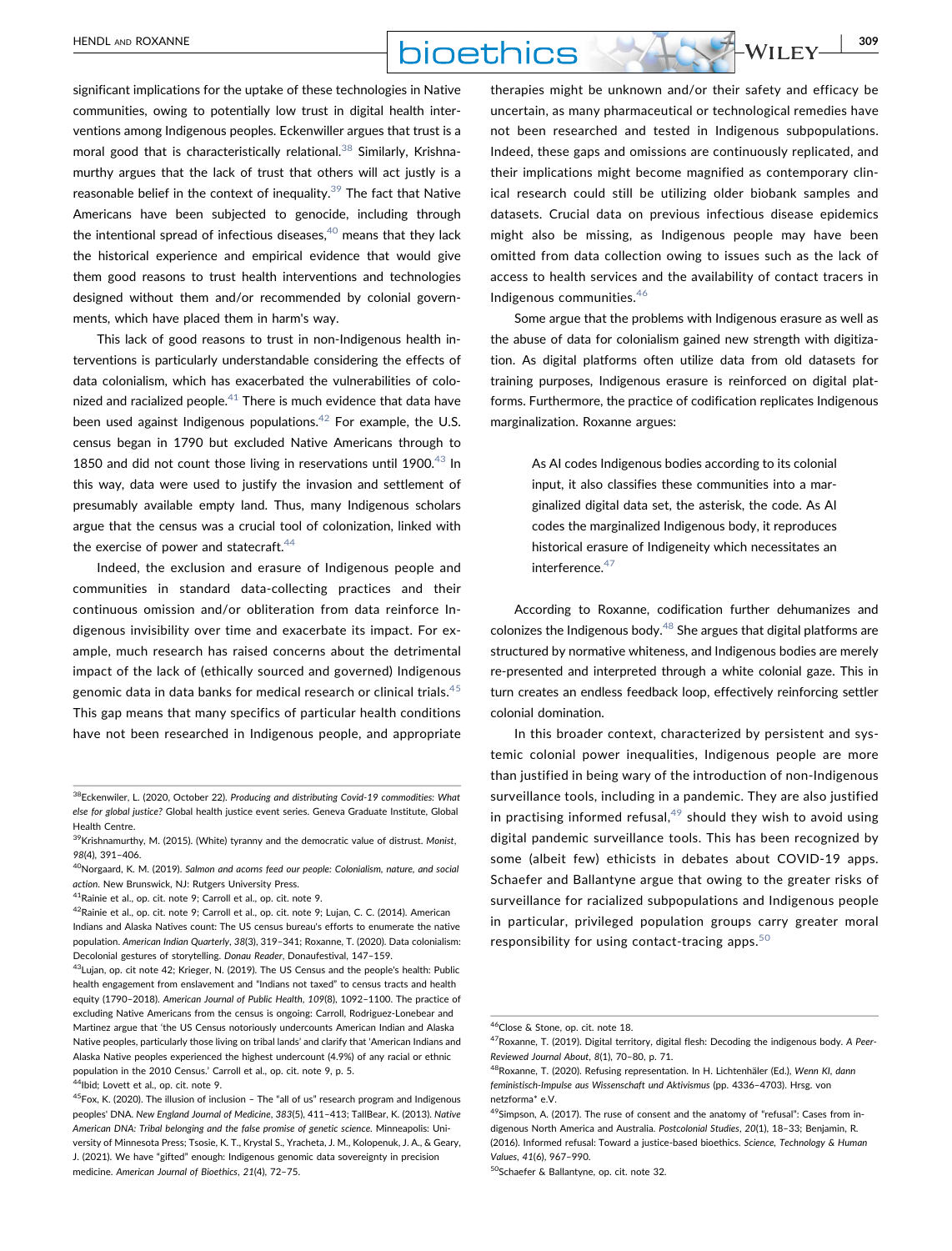**310** WILEY- **DIOEthics** AND **FULLEY** 

At the same time, if designed and governed in accordance with Indigenous cultural and ethical requirements $51$  and the need for decolonization and health justice, contact‐tracing apps and other digital pandemic surveillance technologies could play a role in mitigating a pandemic in Indigenous communities. For example, some of these technologies could help shine light on patterns of infection in Indigenous populations, who currently do not have at their disposal adequate data mapping the infection routes and impact of the pandemic that disproportionately affects them. $52$  Many scholars concerned with the impact of the COVID‐19 pandemic on Indigenous and racialized people have emphasized the importance of collecting and evaluating exact demographic data in the infectious disease context.<sup>53</sup> They have argued that precisely because the pandemic is not affecting the population in the same way, epidemiological data on COVID‐19 infection and mortality are needed to capture the scale and forms of the inequalities entrenched and magnified by the pandemic. Hence, contact-tracing apps could play a role in filling some of the gaps in knowledge.

Furthermore, digital pandemic surveillance technologies could help raise awareness about infectious diseases and improve health prevention and care. Scholars have pointed out that prompt access to healthcare is limited in most rural areas in the United States, espe-cially in remote tribal communities.<sup>[54](#page-5-3)</sup> In this regard, digital health technologies have the potential to provide crucial health information and to connect users with essential health services, and, as such, improve Indigenous health-related decision-making.<sup>[55](#page-5-4)</sup> The questions that remain to be answered are how to design, implement and maintain technologies that will be compatible with Indigenous ethics, avoid harming and further disadvantaging Indigenous populations, and ensure that digital pandemic surveillance will protect Indigenous lives and cultures.

## 4 | BIOETHICS, WESTERN BIAS AND LESSONS FROM INDIGENOUS CRITIQUES

So far, much of the discussion on the ethics of digital pandemic surveillance and COVID-19 apps has been Western-dominated.<sup>56</sup> Furthermore, many enquiries have focused largely on issues of

privacy, transparency, open-source code, data security and uptake, [57](#page-5-6) and structural issues of justice have not been given adequate consideration. These investigations have been centred on and prioritized the epistemologies and ontologies of the Global North, which, as argued by Risam, is a practice that 'decenters those of Indigenous communities and the Global South.'<sup>[58](#page-5-7)</sup> As such, this scholarship has certain power structures embedded within it, which contributes to the further marginalization of structurally oppressed perspectives, knowledges and people.

Critical debates on (digital and data) colonialism and the implications for Indigenous lives suggest that bioethics ought to learn to conduct enquiries from positions that fundamentally integrate the concerns of structural justice. Indigenous experiences of, resistance to, and critiques of colonialism should prompt decolonial analyses of health interventions, technologies, policies and healthcare frameworks, particularly in a pandemic that has been magnifying global social and health inequalities.<sup>59</sup> Enquiries into the ethical aspects of digital pandemic surveillance technologies need to pay attention not only to power imbalances but also to how these structures of domination and inequality shape knowledge production in digital health technologies, as well as to the purposes of this knowledge and to how, by whom, and for whose benefit it is used.

Because persistent structural inequalities are embedded within digital technologies and surveillance systems, it is crucial to ask questions about accessibility and resources. What kind of technology is viable in Indigenous communities, including rural communities, and do most people have internet access, smart phones, etc.? What epistemological resources are provided to tribal nations that will help them take agency over their own data, and, more generally, understand the ways in which their data are being mined and used? Do these epistemological resources support Indigenous agency in the health context in ways that benefit Indigenous health and wellbeing?

These questions are the first steps towards building modes of epistemological resistance while enabling the sovereignty of Indigenous peoples. This move, however, must be articulated with caution owing to the embeddedness of colonialism within the digital platform, as modes of data mining and surveillance technologies continue to marginalize Indigenous peoples. Indigenous agency is an important concern when Indigenous data are distributed online, with respect to the need to combat ongoing forms of settler colonialism

<span id="page-5-0"></span><sup>51</sup> However, many spheres relating to Indigenous ethics, including human to non‐human **howan human howan indigenous agency**. relations, such as cosmology, storytelling or dance, are all sacred. We are, thus, intentionally not inquiring into them in this paper out of respect, and we perceive this approach as an important step in decolonising methodologies in bioethical research. Smith, op. cit. note 37. 52Urban Indian Health Institute., op. cit. note 14.

<span id="page-5-2"></span><span id="page-5-1"></span> $53$ Bhala et al., op. cit. note 11; Chowkwanyun & Reed, op. cit. note 11; Hendl et al., op. cit. note 13.

<span id="page-5-3"></span><sup>54</sup>Graves, J. M., Mackelprang, J. L., Amiri, S., & Abshire, D. A. (2020). Barriers to telemedicine implementation in Southwest tribal communities during COVID‐19. Journal of Rural Health, 37(1), 239–241; Sidhu, S. S., Fore, C., Shore, J. H., & Tansey, E. (2017). Telemental health delivery for rural Native American populations in the United States. In H. Jefee‐Bahloul, A. Barkil-Oteo & E. F. Augusterfer (Eds.), Telemental health in resource-limited global settings (pp. 161–180). Oxford, U.K.: Oxford University Press.

<span id="page-5-4"></span><sup>&</sup>lt;sup>55</sup>Uddin Palas, J. U., Mahfuz, A., Quazi, A., Grunfeld, H., & Hasan, N. (2017). Linking Indigenous peoples' health‐related decision making to information communication technology: Insights from an emerging economy. International Technology Management Review, 6(3), 64–81.

<span id="page-5-5"></span><sup>56</sup>Joint Statement, op. cit. note 30.

<span id="page-5-6"></span><sup>57</sup>Bock et al., op. cit. note 27; Ada Lovelace Institute, op. cit. note 30; Joint Statement, op. cit. note 30.

<span id="page-5-7"></span> $^{58}\!\!$  According to Risam, invoking decolonization "encompasses epistemological dimensions because the political realities of colonization are interdependent with displacement of Indigenous epistemologies and ontologies. The existence of colonization relies on not only ongoing occupation of land but also occupation of regimes of knowledge erected to maintain and legitimate such occupation." Risam, R. (2018). Decolonizing the digital humanities in theory and practice. In J. Sayers (Ed.), The Routledge companion to media studies and digital humanities (pp. 78–86). New York: Routledge, p. 79.

<span id="page-5-8"></span><sup>&</sup>lt;sup>59</sup>WHO, op. cit. note 25; Flood, C. M., MacDonell, V., Philpott, J., Thériault, S., Venkatapuram, S., & Fierlbeck, K. (2020). Overview of COVID‐19: Old and new vulnerabilities. In C. M. Flood, V. MacDonell, J. Philpott, S. Thériault & S. Venkatapuram. (Eds.), Vulnerable: The law, policy and ethics of COVID‐19 (pp. 1–31). Ottawa, Canada: University of Ottawa Press.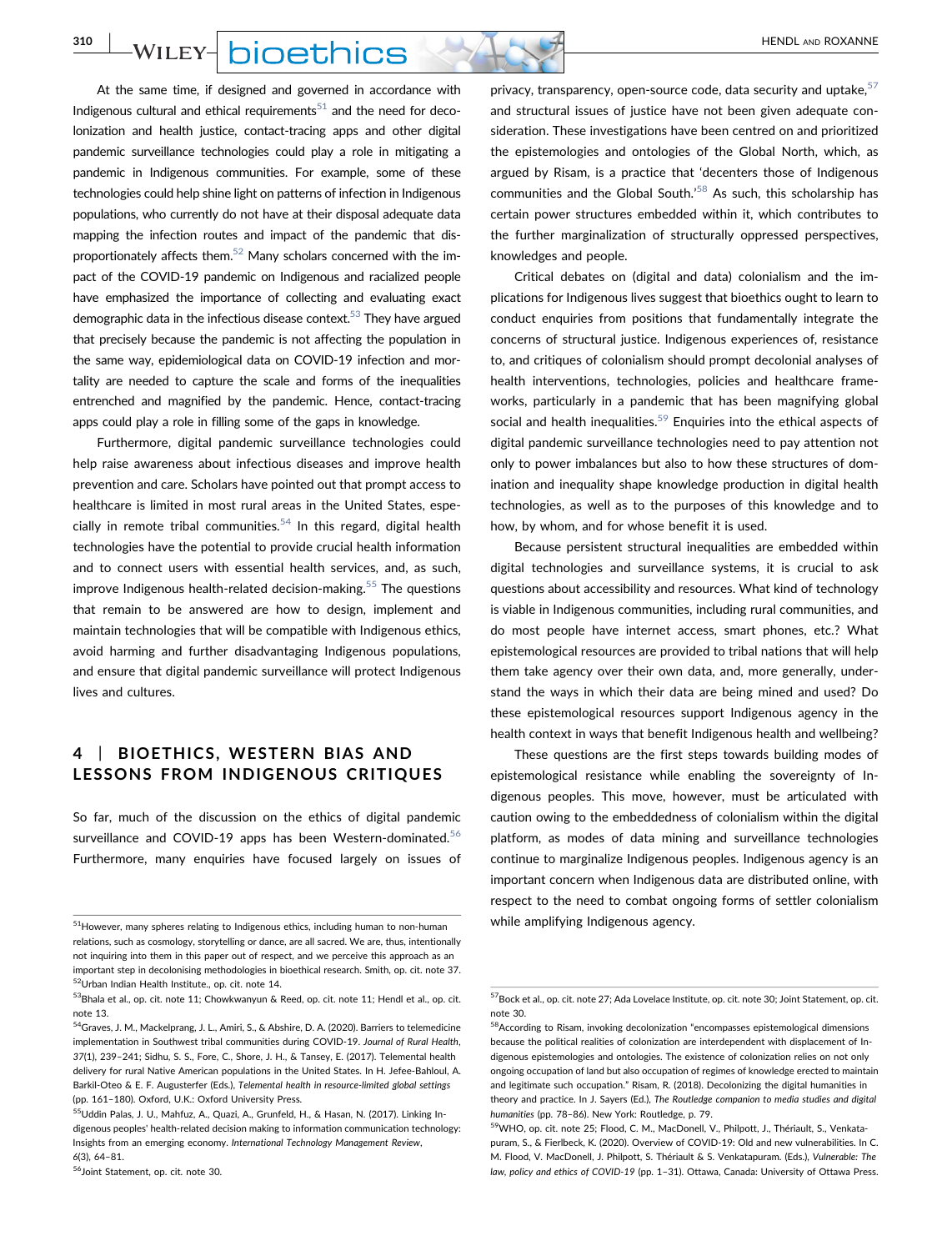Crucial lessons about the fundamental importance of Indigenous agency, ownership and control should already have been learnt from Indigenous critiques of the oppressive and ethically troubling sourcing and utilization of Indigenous data in 'precision medicine' and health research. Many Indigenous scholars, such as Kim TallBear, Keolu Fox, and Krystal Tsotsie and her  $colle$ agues, $60$  have interrogated the appropriation and commodification of Indigenous data in genomics and DNA biobanks. They have argued that ownership and control of data and specimens have detrimental health and socioeconomic impacts. $61$  According to these scholars, without explicit ownership and agency over their data, Indigenous communities face having their identities misconstrued, commodified and commercialized (e.g. as ancestry tests), in ways that not only fail to provide health and socioeconomic benefits to Indigenous communities but also exacerbe their oppression. This line of research should serve as a well‐ evidenced warning about the co‐optation and biocolonial mining of Indigenous data perpetuated under the guise of 'health innovation.' As such, this scholarship provides crucial lessons about the urgent need for any current and future health research and technologies to break ties with the legacy and structures of oppression, including in the design, implementation and governance of emerging technologies and Indigenous data. Clearly, both decolonization and amplification of Indigenous (health) agency ought to play a core role in improving Indigenous health and wellbeing, and this recognition also ought to guide innovation in public health interventions. $62$ 

# 5 | INDIGENOUS DATA SOVEREIGNTY AND DIGITAL PANDEMIC SURVEILLANCE

The concept of IDS refers to the governance of Indigenous data. $63$ Indigenous data encompasses information and knowledge about Indigenous individuals, collectives, entities, lifeways, cultures, lands and resources.<sup>[64](#page-6-4)</sup> Too often, Indigenous data is mishandled in open-data arenas where data is governed and collected via open resources, which removes agency from Indigenous peoples, prolonging the destruction of settler colonialism. Tribal nations need data about their citizens, communities, lands, resources, and cultures to make informed decisions. However, few official statistics agencies make any

<span id="page-6-2"></span>62McPhail‐Bell et al., op. cit. note 7; Radu, op. cit. note 7.

meaningful concession to Indigenous rights in relation to Indigenous data.<sup>65</sup> The need for spaces that support Indigenous agency and governance over Indigenous data is paramount for fighting modes of settler colonialism within digital spaces. Furthermore, conceptualizations of open data purely as digital data produce an area ripe for knowledge co‐optation and the theft of Indigenous knowledge, as, for example, in cases where researchers or others who collect Indigenous knowledge about the environment (as opposed to digital data) digitize that knowledge and share it openly without consent or oversight of Indigenous peoples.<sup>[66](#page-6-6)</sup>

Because IDS is being formed for and by Indigenous scholars, it is important to foster accessibility of information so that Indigenous communities can understand the data created for their health. Moreover, their understanding of how this data can assist them in protecting themselves against COVID‐19 whilst preserving their Indigenous identity and cultures, individually or collectively, is equally important.

The crucial importance of IDS for Indigenous peoples, for their health and wellbeing, has serious implications for debates about the design, implementation and maintenance of digital pandemic surveillance in Indigenous populations. Should Indigenous peoples wish for the implementation of digital pandemic surveillance technologies in their communities, then these technologies ought to be developed in ways that give Indigenous communities ownership over them, including the power to decide which data will be collected, how the data will be stored and who will have access to it. Ideally, these technologies should be designed by Indigenous peoples themselves to ensure that they incorporate Indigenous conceptualizations of health, are sensitive to cultural, spiritual and ethical needs and concerns in a particular Indigenous health context, and are available in Indigenous languages.<sup>[67](#page-6-7)</sup> In this way, digital pandemic surveillance technologies stand a chance of being relevant and beneficial to Indigenous individuals, communities and of protecting their lives, health and wellbeing.

### 6 | CONCLUSION

We have explored the possibility of implementing digital pandemic surveillance technologies in Native American communities and argued that while these technologies attempt to assist in suppressing the COVID‐19 pandemic, it is paramount that they are developed, implemented and maintained in ways that are consistent with Indigenous governance, meet requests for IDS, and are grounded in Indigenous cultures, ethics and needs. Our discussion suggests that further research is warranted in the ethics of data collection and the

<span id="page-6-1"></span><span id="page-6-0"></span> $^{60}$ Fox, op. cit. note 45; Tallbear, op. cit. note 45; Tsosie et al., op. cit. note 45.  $61$ Similar arguments regarding the harms and lack of benefit stemming from the exclusion, misrepresentation and systemic oppression of structurally marginalized subpopulations in data, medicine, healthcare and health research have been made concerning the intersectional oppression of women and fellow people marginalized on gender grounds, particularly those who have been racialized, within the social structures of white supremacist patriarchal domination (see Criado‐Perez, C. (2019). Invisible women: Exposing data bias in a world designed for men. London: Chatto & Windus; Costanza‐Chock, S. (2020). Design justice: Community‐led practices to build the worlds we need. Cambridge, MA: MIT Press). This scholarship highlights the importance of intersectional justice in society, including in health technologies, medicine and healthcare more broadly.

<span id="page-6-3"></span><sup>63</sup>Rainie et al., op. cit. note 9; Carroll et al., op. cit. note 9.

<span id="page-6-4"></span><sup>64</sup>Rainie et al., op. cit. note 9; Carroll et al., op. cit. note 9.

<span id="page-6-5"></span><sup>65</sup>Rainie, S. C., Kukutai, T., Walter, M. Figueroa‐Rodríguez, O.L., Walker, J. & Axelson, P. (2019). Indigenous data sovereignty. In T. Davies, S. Walker, M. Rubinstein & F. Perini (Eds.). The state of an open data: Histories and horizons (pp. 300–319), p. 302. <sup>66</sup>Rainie et al., op. cit. note 65, p. 304.

<span id="page-6-7"></span><span id="page-6-6"></span><sup>67</sup>Urban Indian Health Institute. (2020). A historical trauma‐informed approach to COVID‐19 – Urban Indian Health Institute. Retrieved from [https://www.uihi.org/resources/a-historical](https://www.uihi.org/resources/a-historical-trauma-informed-approach-to-covid-19/)[trauma-informed-approach-to-covid-19/](https://www.uihi.org/resources/a-historical-trauma-informed-approach-to-covid-19/)